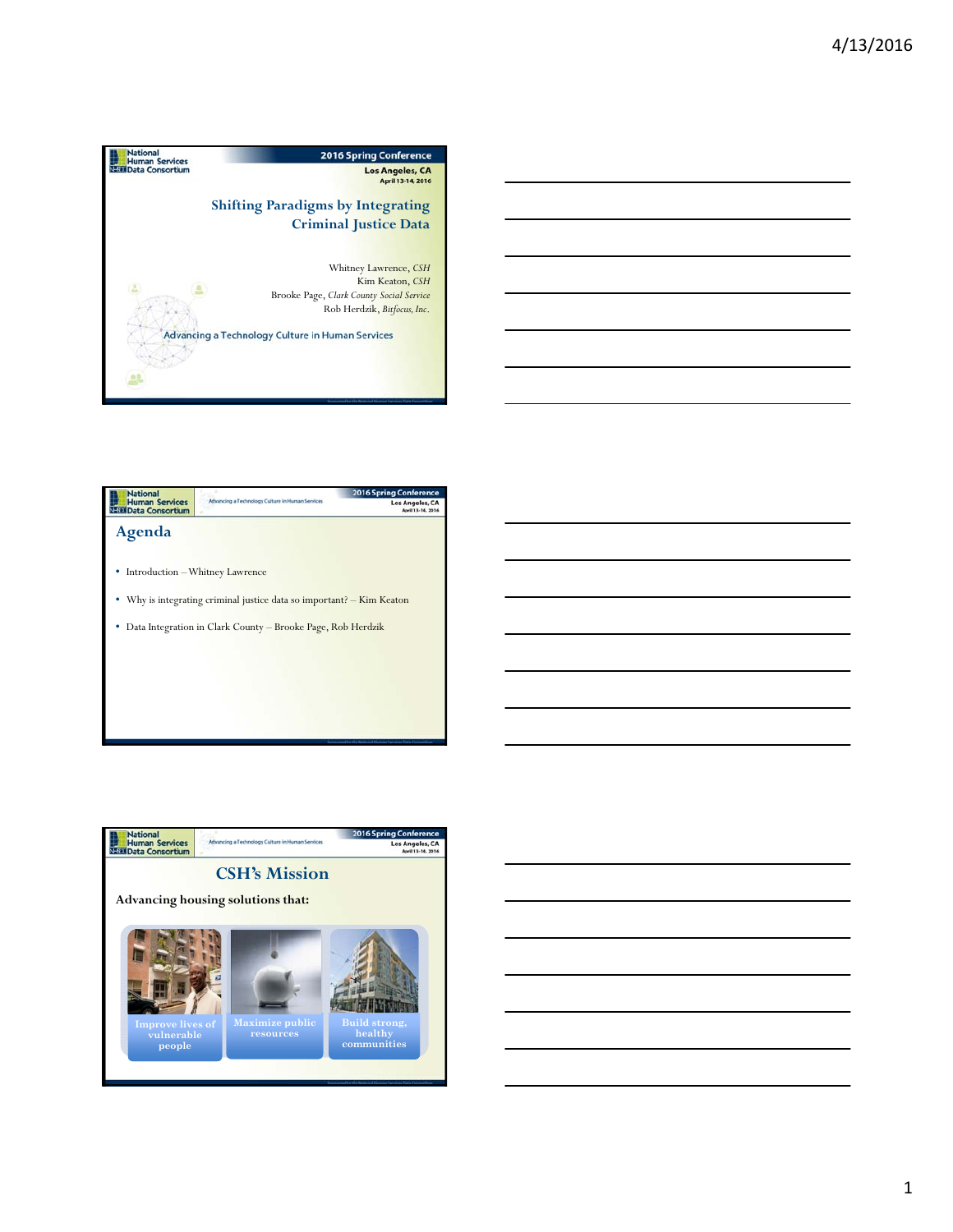









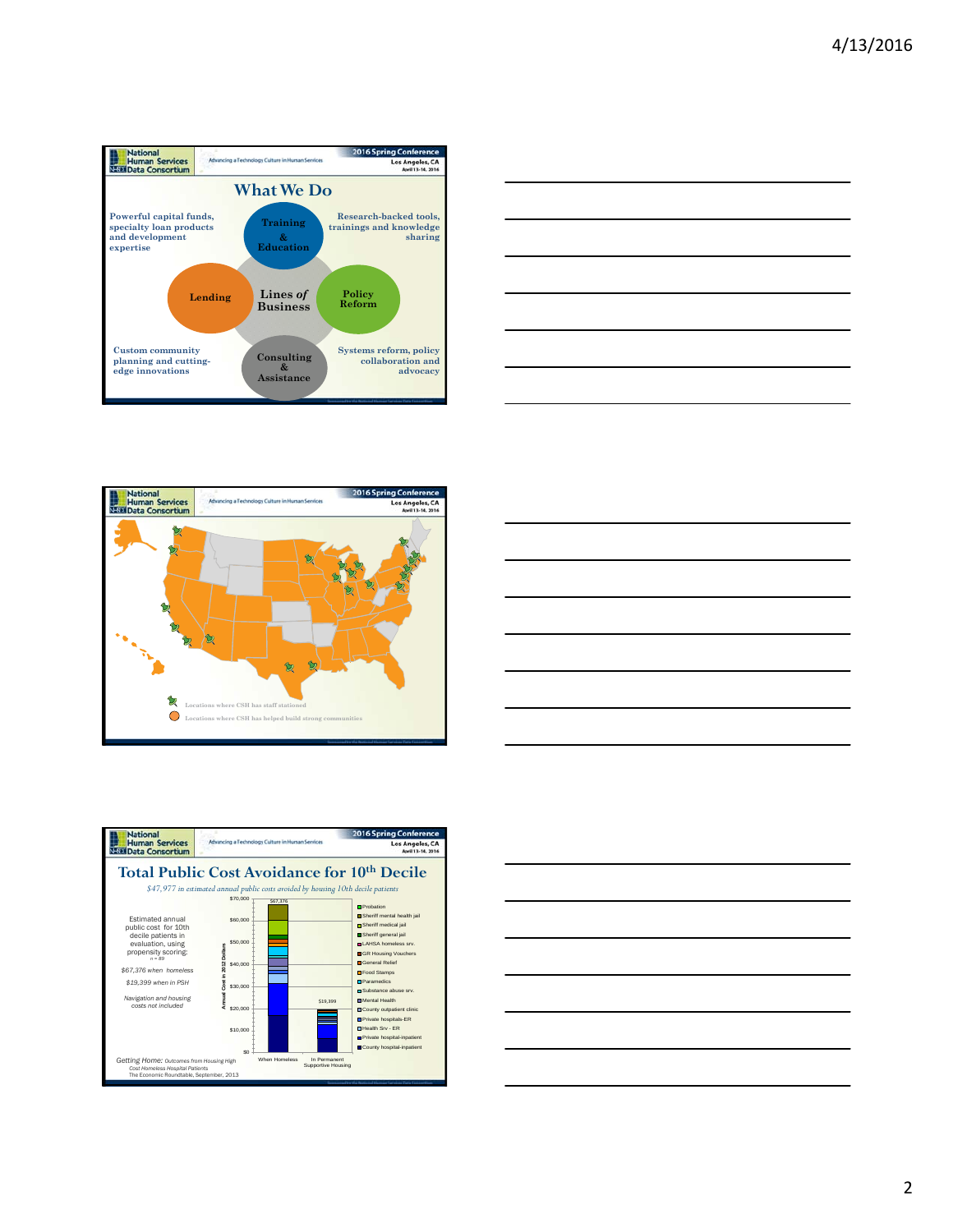





By finding a solution to the frequent user issue, the FUSE program serves as a catalyst for **system change**

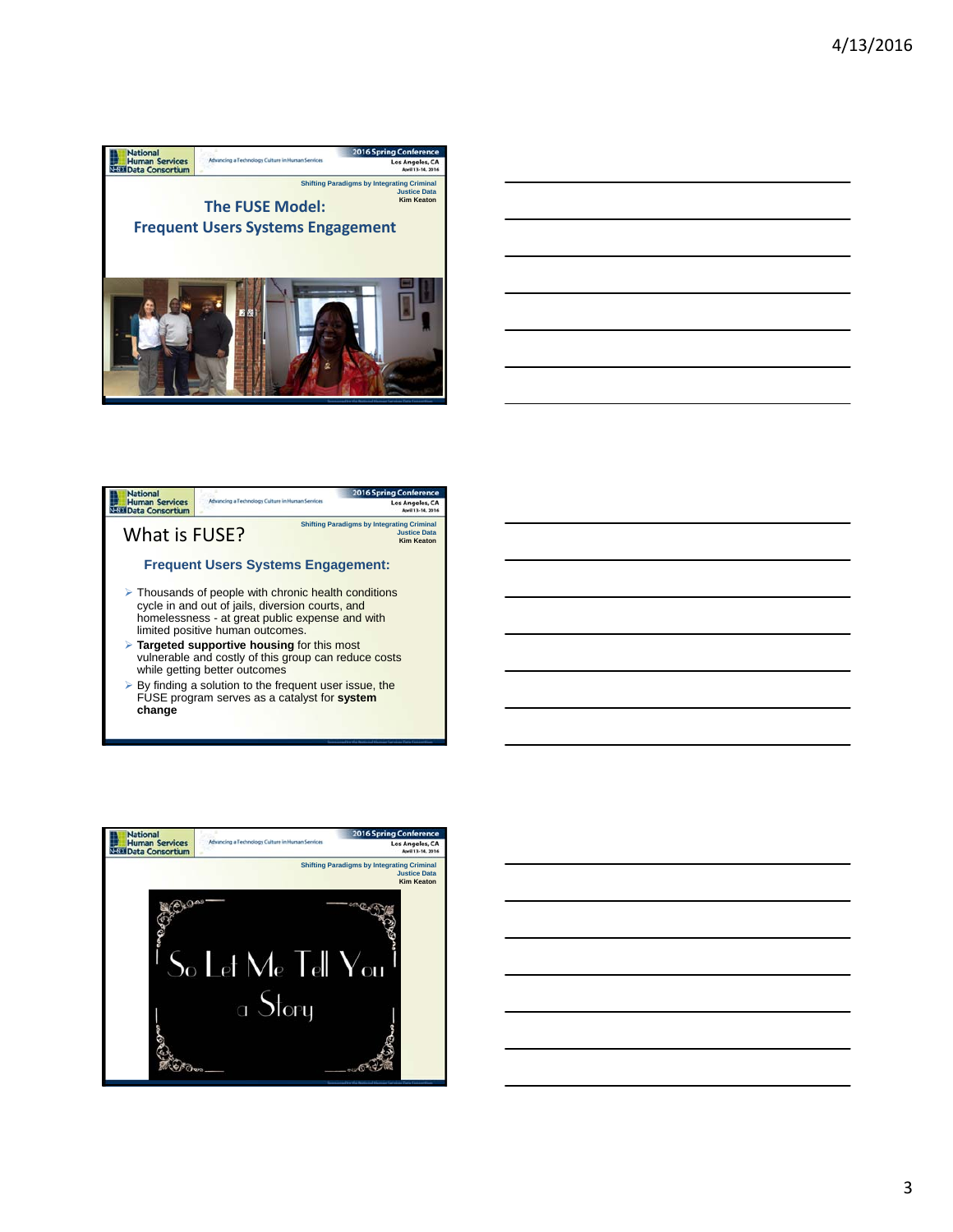









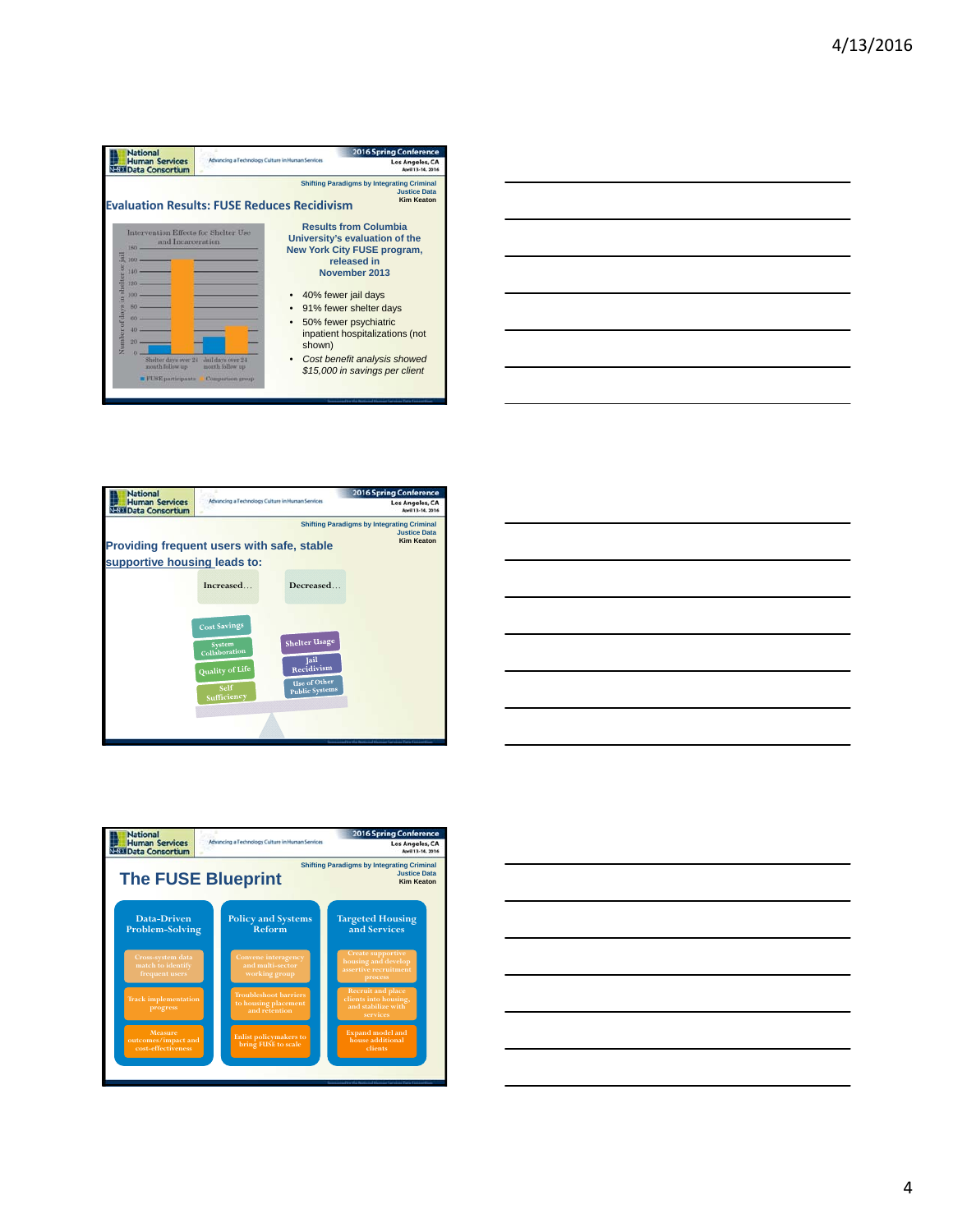| <b>National</b><br><b>Human Services</b><br><b>NESE Data Consortium</b>                                                       |                                  | Advancing a Technology Culture in Human Services |                            | <b>2016 Spring Conference</b><br>Los Angeles, CA<br>April 13-14, 2016 |  |  |  |
|-------------------------------------------------------------------------------------------------------------------------------|----------------------------------|--------------------------------------------------|----------------------------|-----------------------------------------------------------------------|--|--|--|
| <b>Shifting Paradigms by Integrating Criminal</b><br><b>Justice Data</b><br><b>More FUSE Communities</b><br><b>Kim Keaton</b> |                                  |                                                  |                            |                                                                       |  |  |  |
|                                                                                                                               | <b>Los Angeles</b><br><b>IIR</b> | <b>MeckFUSF</b><br>(Charlotte,<br>NC             | Hennepin Co.,<br><b>MN</b> | Austin &<br>Houston                                                   |  |  |  |
|                                                                                                                               | King Co., WA                     | Denver, CO                                       | Connecticut                | <b>Rhode Island</b>                                                   |  |  |  |
|                                                                                                                               | Louisville, KY                   | Columbus, OH                                     | Chicago                    | Washington,<br>DC.                                                    |  |  |  |
|                                                                                                                               | Clark County,<br><b>NV</b>       | Iowa City, IA                                    | Miami-Dade                 | Hudson Co.,<br><b>NI</b>                                              |  |  |  |
| Testing and refining data matching and data-driven targeting                                                                  |                                  |                                                  |                            |                                                                       |  |  |  |





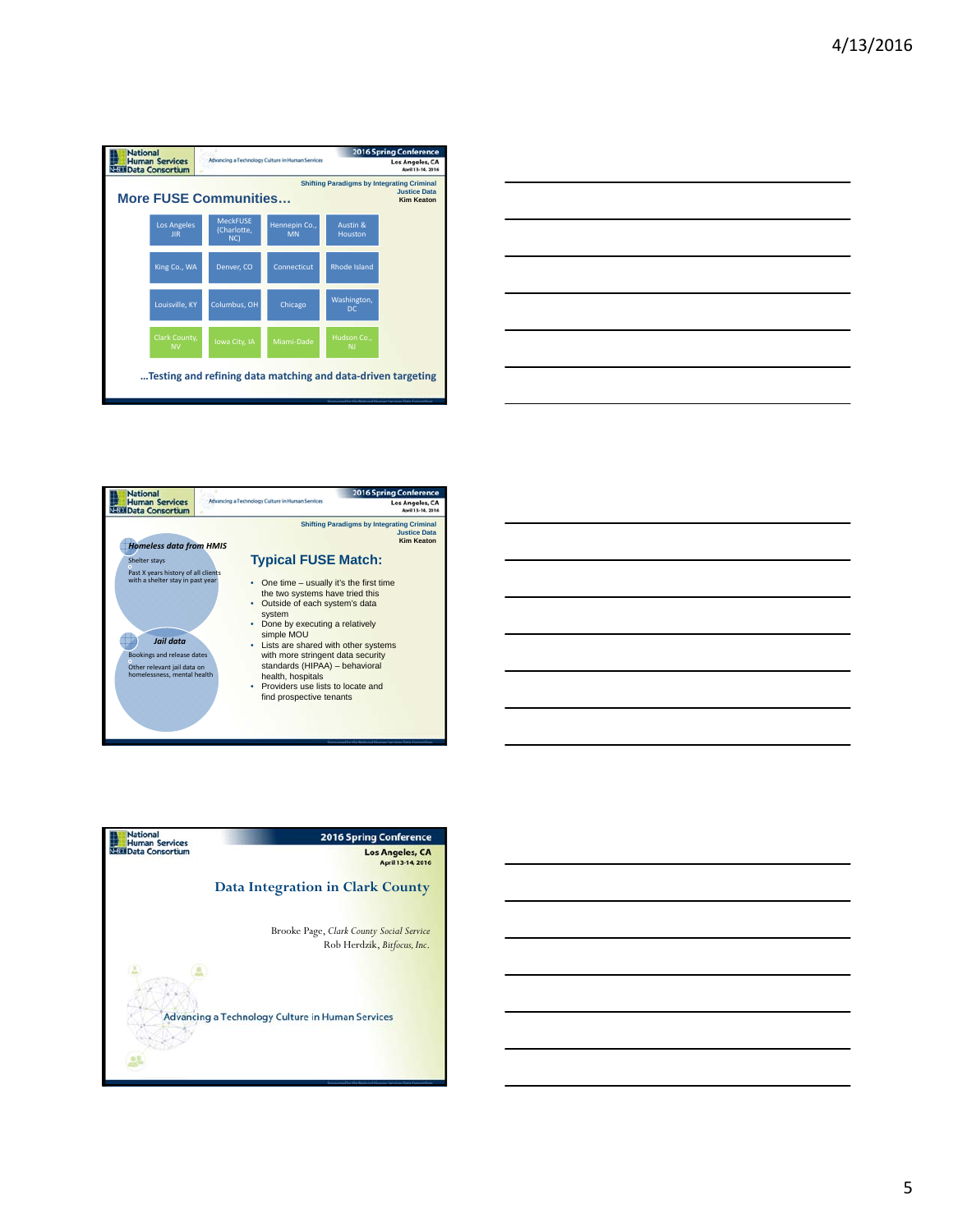| <b>National</b>                                      | Advancing a Technology Culture in Human Services                                                                                                                                                                                | <b>2016 Spring Conference</b>                                                                                                                                                                              |
|------------------------------------------------------|---------------------------------------------------------------------------------------------------------------------------------------------------------------------------------------------------------------------------------|------------------------------------------------------------------------------------------------------------------------------------------------------------------------------------------------------------|
| <b>Human Services</b><br><b>NESE Data Consortium</b> |                                                                                                                                                                                                                                 | Los Angeles, CA<br>April 13-14, 2016                                                                                                                                                                       |
| Evaluation                                           | <b>Continuum of Care</b><br>Southern Nevada Homelessness<br>Continuum of Care (SNH CoC) Board<br><b>Haborative Applicant</b><br><b>Unified Funding Agency</b><br><b>Working Groups</b><br><b>HMIS</b><br>Monitoring<br>Planning | Ad Hoc Working Groups<br>(more may be added as needed)<br><b>SNH CoC Board Member Selection</b><br>Process<br><b>Evaluation/Audit of CoC Operations</b><br><b>ommunity</b><br>Engagement<br>Helphtopehlome |
|                                                      |                                                                                                                                                                                                                                 |                                                                                                                                                                                                            |









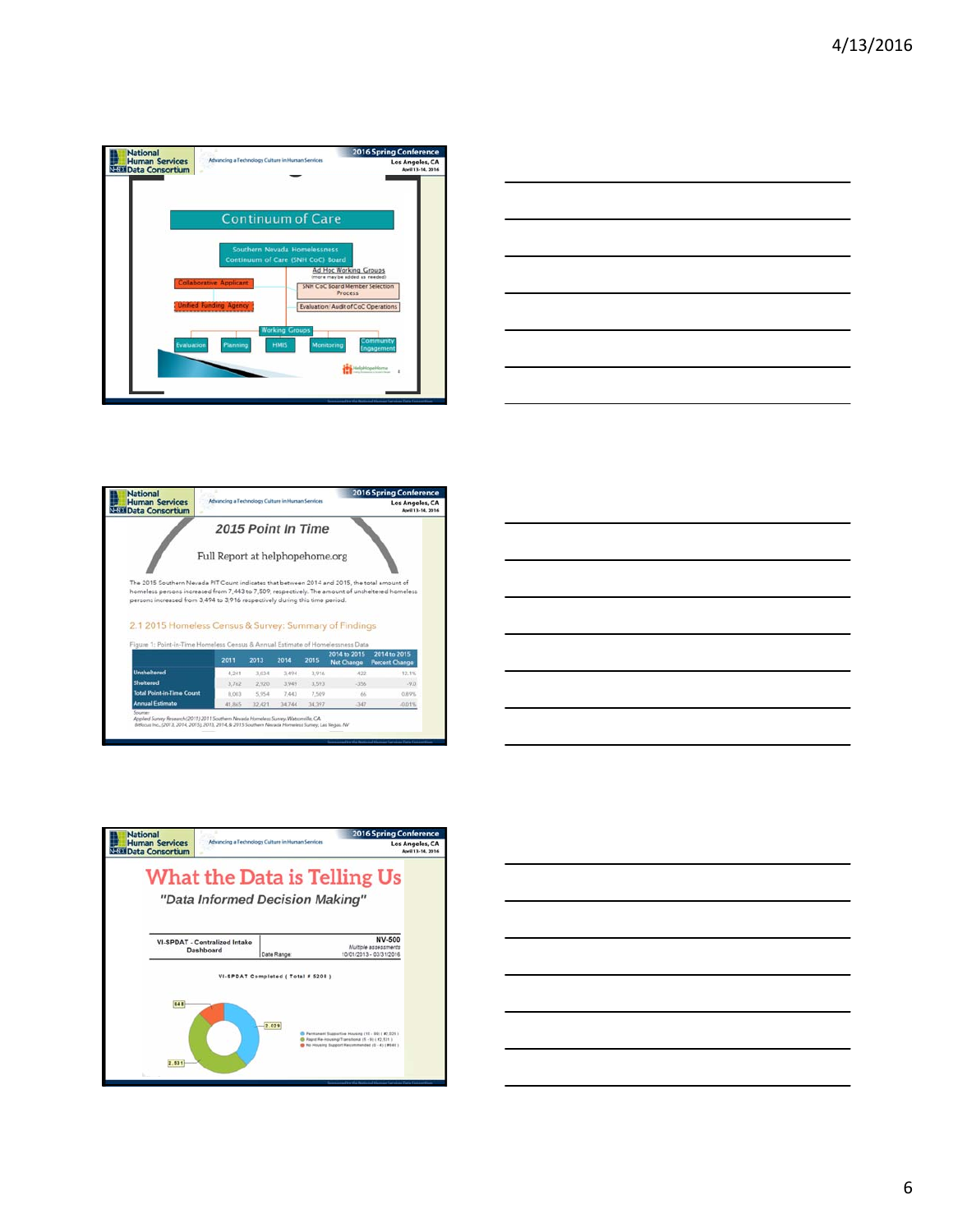



## **National**<br>Human Services<br>Nata Data Consortium ng Cont Los Angeles, CA **Mobile Outreach Safety Team MOST** • Team County Government – Law Enforcement Private Technology Firm – Behavioral Health • Purpose  $\Box$  To individuals with a – Modified Assertive Community mental health condition Treatment (ACT)/ Intensive Case  $\Box$  Who come in contact with Management (ICM) Law Enforcement

## **Criteria**

 $\checkmark$  Four (4) or more Legal 2000 (L2K) holds within a six (6) month period  $\checkmark$  Crisis Intervention Team (CIT) Unit verifies the referral is appropriate  $\checkmark$  Law Enforcement conducts an After Action Form



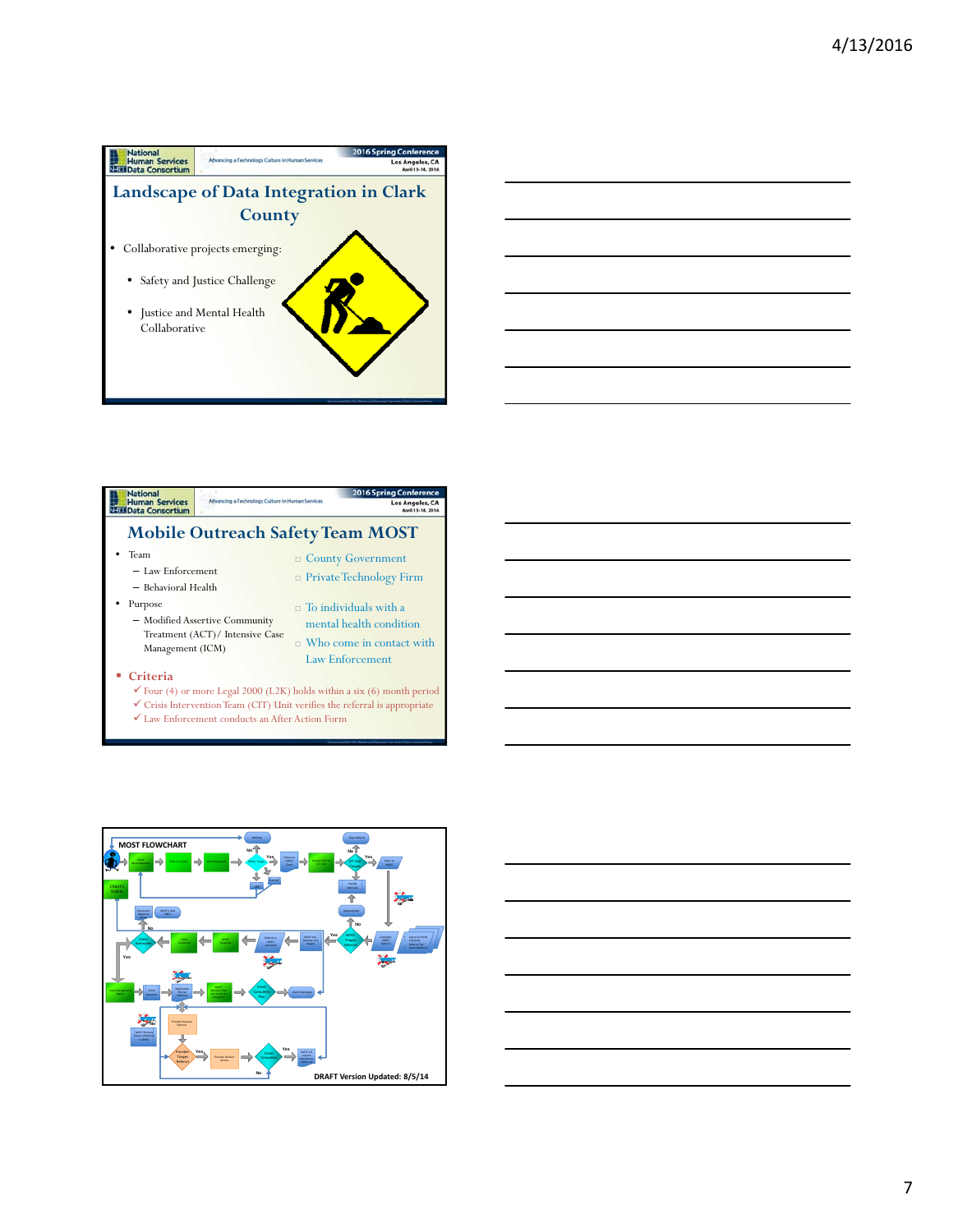









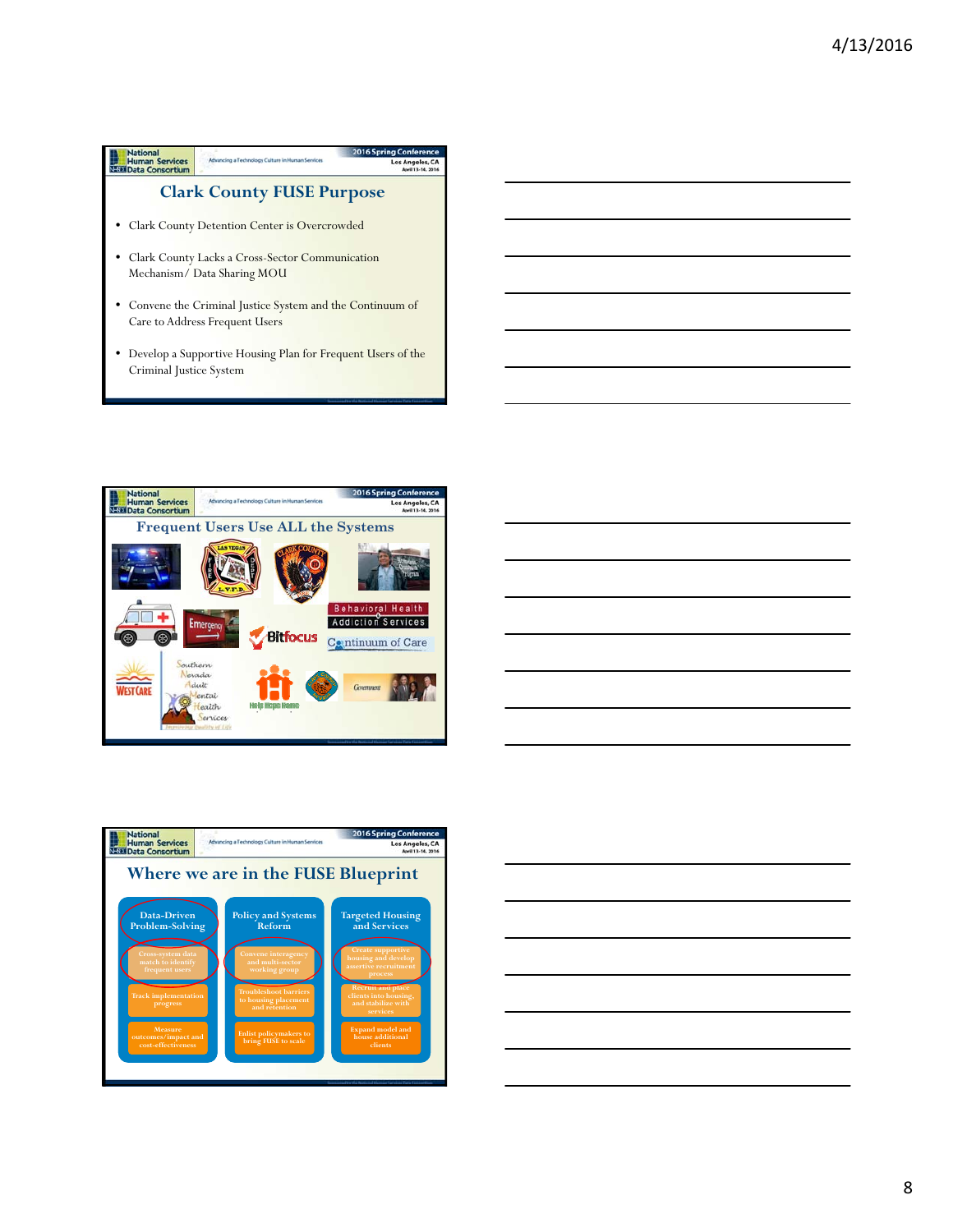